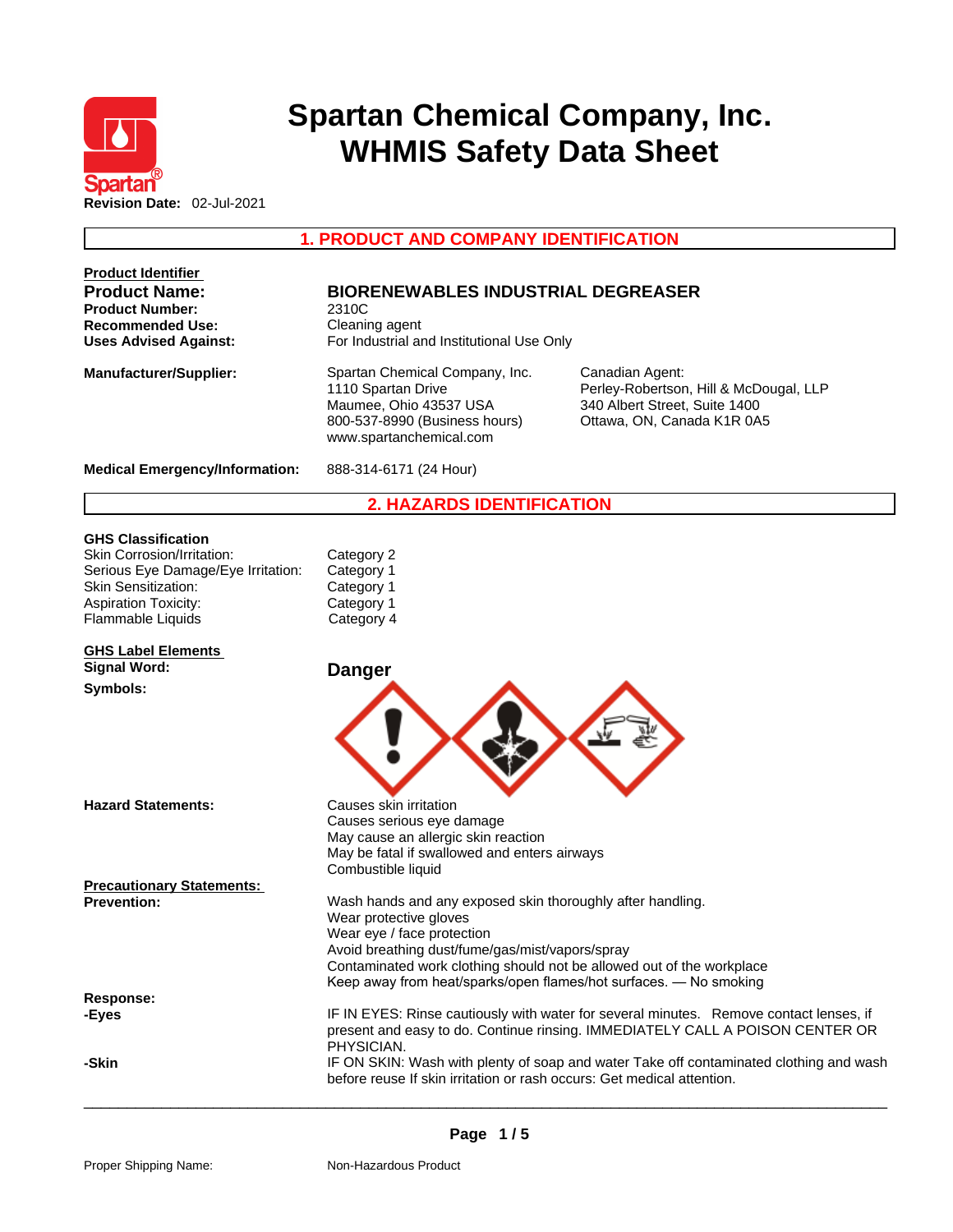| -Ingestion:                                                | IF SWALLOWED: Immediately call a POISON CENTER or doctor/physician Do NOT<br>induce vomiting.                                                                                                                                                                                                                                                                                                                                                                  |  |  |
|------------------------------------------------------------|----------------------------------------------------------------------------------------------------------------------------------------------------------------------------------------------------------------------------------------------------------------------------------------------------------------------------------------------------------------------------------------------------------------------------------------------------------------|--|--|
| -Specific Treatment:                                       | See Safety Data Sheet Section 4: "FIRST AID MEASURES" for additional information.                                                                                                                                                                                                                                                                                                                                                                              |  |  |
| Fire:<br>Storage:<br>Disposal:                             | Water spray, fog or alcohol-resistant foam, Carbon dioxide, for extinction<br>Store locked up. Store in a well-ventilated place. Keep cool<br>Dispose of contents and container in accordance with local, state and federal regulations.                                                                                                                                                                                                                       |  |  |
| Not Applicable<br><b>Hazards Not Otherwise Classified:</b> |                                                                                                                                                                                                                                                                                                                                                                                                                                                                |  |  |
| <b>Other Information:</b>                                  | . Inhalation of vapors or mist may cause respiratory irritation.<br>• Contains petroleum distillates. Possible aspiration hazard.<br>• Mops, towels or rags dampened with this product are combustible and may also be<br>subject to spontaneous combustion. Thoroughly rinse these materials with water to<br>remove product before disposal or discard in special containers designed for this purpose.<br>• Toxic to aquatic life with long lasting effects |  |  |

#### • Keep out of reach of children

# **3. COMPOSITION / INFORMATION ON INGREDIENTS**

| <b>Chemical Name</b>       | <b>CAS No</b> | Weight-%  |
|----------------------------|---------------|-----------|
| Soy Methyl Esters          | 67784-80-9    | $30 - 60$ |
| C <sub>13</sub> -14 Alkane | 64742-47-8    | 30-60     |
| Undeceth-3                 | 34398-01-1    | $5 - 10$  |
| Tall Oil                   | 8002-26-4     | 1-5       |
| Limonene                   | 5989-27-5     | 1-5       |

The actual concentrations of the components in this product have been withheld as trade secrets.

## **4. FIRST AID MEASURES**

| Rinse cautiously with water for at least 15 minutes. Remove contact lenses, if present and<br>-Eye Contact:<br>easy to do. Continue rinsing. IMMEDIATELY CALL A POISON CENTER OR PHYSICIAN. |                                                                                                                                                                                                                                                                                                                                                                                                                                                                                                                               |  |  |
|---------------------------------------------------------------------------------------------------------------------------------------------------------------------------------------------|-------------------------------------------------------------------------------------------------------------------------------------------------------------------------------------------------------------------------------------------------------------------------------------------------------------------------------------------------------------------------------------------------------------------------------------------------------------------------------------------------------------------------------|--|--|
| -Skin Contact:                                                                                                                                                                              | Wash with plenty of soap and water Take off contaminated clothing and wash before reuse<br>If skin irritation or rash occurs: Get medical attention.<br>Remove victim to fresh air and keep at rest in a position comfortable for breathing. Call a<br>poison control center or physician if you feel unwell.<br>Rinse mouth. Do NOT induce vomiting. IMMEDIATELY CALL A POISON CENTER OR<br>PHYSICIAN. Never give anything by mouth to an unconscious person.<br>Contains petroleum distillates. Possible aspiration hazard. |  |  |
| -Inhalation:                                                                                                                                                                                |                                                                                                                                                                                                                                                                                                                                                                                                                                                                                                                               |  |  |
| -Ingestion:                                                                                                                                                                                 |                                                                                                                                                                                                                                                                                                                                                                                                                                                                                                                               |  |  |
| <b>Note to Physicians:</b>                                                                                                                                                                  |                                                                                                                                                                                                                                                                                                                                                                                                                                                                                                                               |  |  |
|                                                                                                                                                                                             | <b>5. FIRE-FIGHTING MEASURES</b>                                                                                                                                                                                                                                                                                                                                                                                                                                                                                              |  |  |
| Dry chemical, CO2, water spray or regular foam, Move containers from fire area if you can<br><b>Suitable Extinguishing Media:</b><br>do it without risk                                     |                                                                                                                                                                                                                                                                                                                                                                                                                                                                                                                               |  |  |
| <b>Specific Hazards Arising from the</b><br><b>Chemical:</b>                                                                                                                                | Vapors may form explosive mixtures with air. Vapors may travel to source of ignition and<br>flash back.                                                                                                                                                                                                                                                                                                                                                                                                                       |  |  |
| <b>Hazardous Combustion Products:</b><br>May include Carbon monoxide Carbon dioxide and other toxic gases or vapors.                                                                        |                                                                                                                                                                                                                                                                                                                                                                                                                                                                                                                               |  |  |
| <b>Protective Equipment and</b><br><b>Precautions for Firefighters:</b>                                                                                                                     | Wear MSHA/NIOSH approved self-contained breathing apparatus (SCBA) and full<br>protective gear. Cool fire-exposed containers with water spray.                                                                                                                                                                                                                                                                                                                                                                                |  |  |
|                                                                                                                                                                                             | <b>6. ACCIDENTAL RELEASE MEASURES</b>                                                                                                                                                                                                                                                                                                                                                                                                                                                                                         |  |  |
| <b>Personal Precautions:</b>                                                                                                                                                                | Avoid contact with skin, eyes or clothing. Use personal protective equipment as required.<br>Remove all sources of ignition.                                                                                                                                                                                                                                                                                                                                                                                                  |  |  |
| <b>Environmental Precautions:</b>                                                                                                                                                           | Do not rinse spill onto the ground, into storm sewers or bodies of water.                                                                                                                                                                                                                                                                                                                                                                                                                                                     |  |  |
| Prevent further leakage or spillage if safe to do so. Contain and collect spillage with<br><b>Methods for Clean-Up:</b>                                                                     |                                                                                                                                                                                                                                                                                                                                                                                                                                                                                                                               |  |  |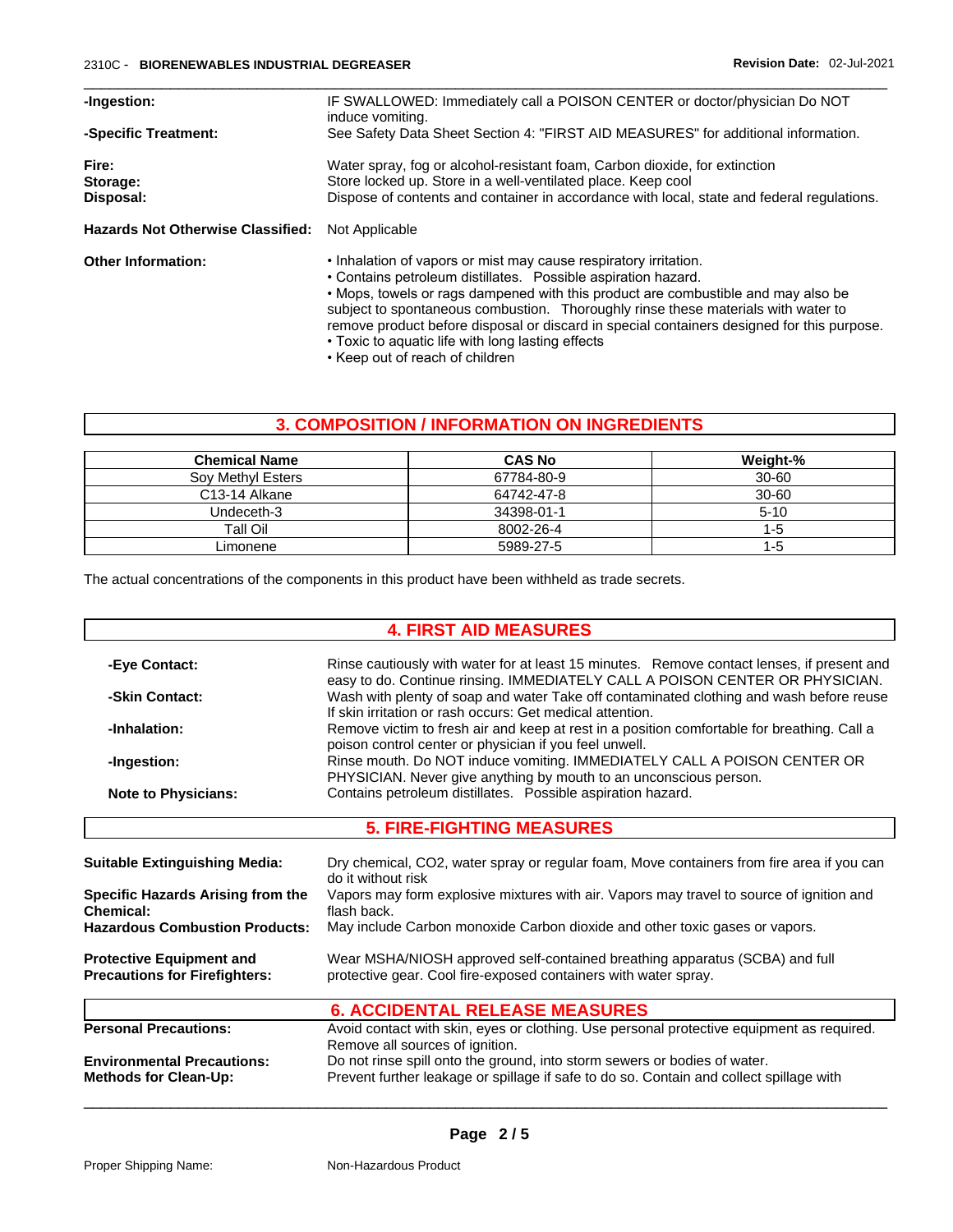non-combustible absorbent material, (e.g. sand, earth, diatomaceous earth, vermiculite) and place in container for disposal according to local / national regulations (see Section 13).

|                                                                    | <b>7. HANDLING AND STORAGE</b>                                                                                                                                                                                                                                  |
|--------------------------------------------------------------------|-----------------------------------------------------------------------------------------------------------------------------------------------------------------------------------------------------------------------------------------------------------------|
| <b>Advice on Safe Handling:</b>                                    | Handle in accordance with good industrial hygiene and safety practice. Wash thoroughly<br>after handling.                                                                                                                                                       |
| <b>Storage Conditions:</b>                                         | Keep away from heat, sparks, flame and other sources of ignition (i.e., pilot lights, electric<br>motors and static electricity).                                                                                                                               |
| <b>Suggested Shelf Life:</b>                                       | Minimum of 2 years from date of manufacture.                                                                                                                                                                                                                    |
|                                                                    | <b>8. EXPOSURE CONTROLS / PERSONAL PROTECTION</b>                                                                                                                                                                                                               |
| <b>Occupational Exposure Limits:</b>                               | None established                                                                                                                                                                                                                                                |
| <b>Engineering Controls:</b>                                       | Provide good general ventilation.<br>If work practices generate dust, fumes, gas, vapors or mists which expose workers to<br>chemicals above the occupational exposure limits, local exhaust ventilation or other<br>engineering controls should be considered. |
| <b>Personal Protective Equipment</b>                               |                                                                                                                                                                                                                                                                 |
| <b>Eye/Face Protection:</b>                                        | Wear splash goggles. For severe use-conditions, wear a face shield over the goggles.                                                                                                                                                                            |
| <b>Skin and Body Protection:</b><br><b>Respiratory Protection:</b> | Wear rubber or other chemical-resistant gloves. (neoprene or nitrile is recommended).<br>Not required with expected use.                                                                                                                                        |
|                                                                    | If occupational exposure limits are exceeded or respiratory irritation occurs, use of a<br>NIOSH/MSHA approved respirator suitable for the use-conditions and chemicals in Section<br>3 should be considered.                                                   |
| <b>General Hygiene Considerations:</b>                             | Wash hands and any exposed skin thoroughly after handling.                                                                                                                                                                                                      |
|                                                                    | See 29 CFR 1910.132-138 for further quidance.                                                                                                                                                                                                                   |

# **9. PHYSICAL AND CHEMICAL PROPERTIES**

| Appearance/Physical State:             | Liquid                          |
|----------------------------------------|---------------------------------|
| Color:                                 | Light yellow                    |
| lOdor:                                 | Citrus fragrance                |
| Odor Threshold:                        | No information available        |
| pH:                                    | Not applicable                  |
| <b>Melting Point / Freezing Point:</b> | No information available        |
| Boiling Point / Boiling Range:         | 204 °C /<br>400 °F              |
| <b>Flash Point:</b>                    | °C / 179 °F<br>82               |
| <b>Evaporation Rate:</b>               | $< 1$ (Butyl acetate = 1)       |
| Flammability (solid, gas)              | No information available        |
| <b>Upper Flammability Limit:</b>       | No information available        |
| Lower Flammability Limit:              | No information available        |
| Vapor Pressure:                        | No information available        |
| Vapor Density:                         | No information available        |
| <b>Specific Gravity:</b>               | 0.862                           |
| Solubility(ies):                       | Miscible in water               |
| <b>Partition Coefficient:</b>          | No information available        |
| <b>Autoignition Temperature:</b>       | <b>No information available</b> |
| <b>Decomposition Temperature:</b>      | <b>No information available</b> |
| Viscosity:                             | No information available        |

# **10. STABILITY AND REACTIVITY**

| <b>Reactivity:</b>             | This material is considered to be non-reactive under normal conditions of use.                     |
|--------------------------------|----------------------------------------------------------------------------------------------------|
| <b>Chemical Stability:</b>     | Stable under normal conditions.                                                                    |
|                                | <b>Possibility of Hazardous Reactions:</b> Not expected to occur with normal handling and storage. |
| <b>Conditions to Avoid:</b>    | Heat, flames and sparks.                                                                           |
| <b>Incompatible Materials:</b> | Strong oxidizing agents. Strong acids.                                                             |
| <b>Hazardous Decomposition</b> | May include carbon monoxide, carbon dioxide (CO2) and other toxic gases or vapors.                 |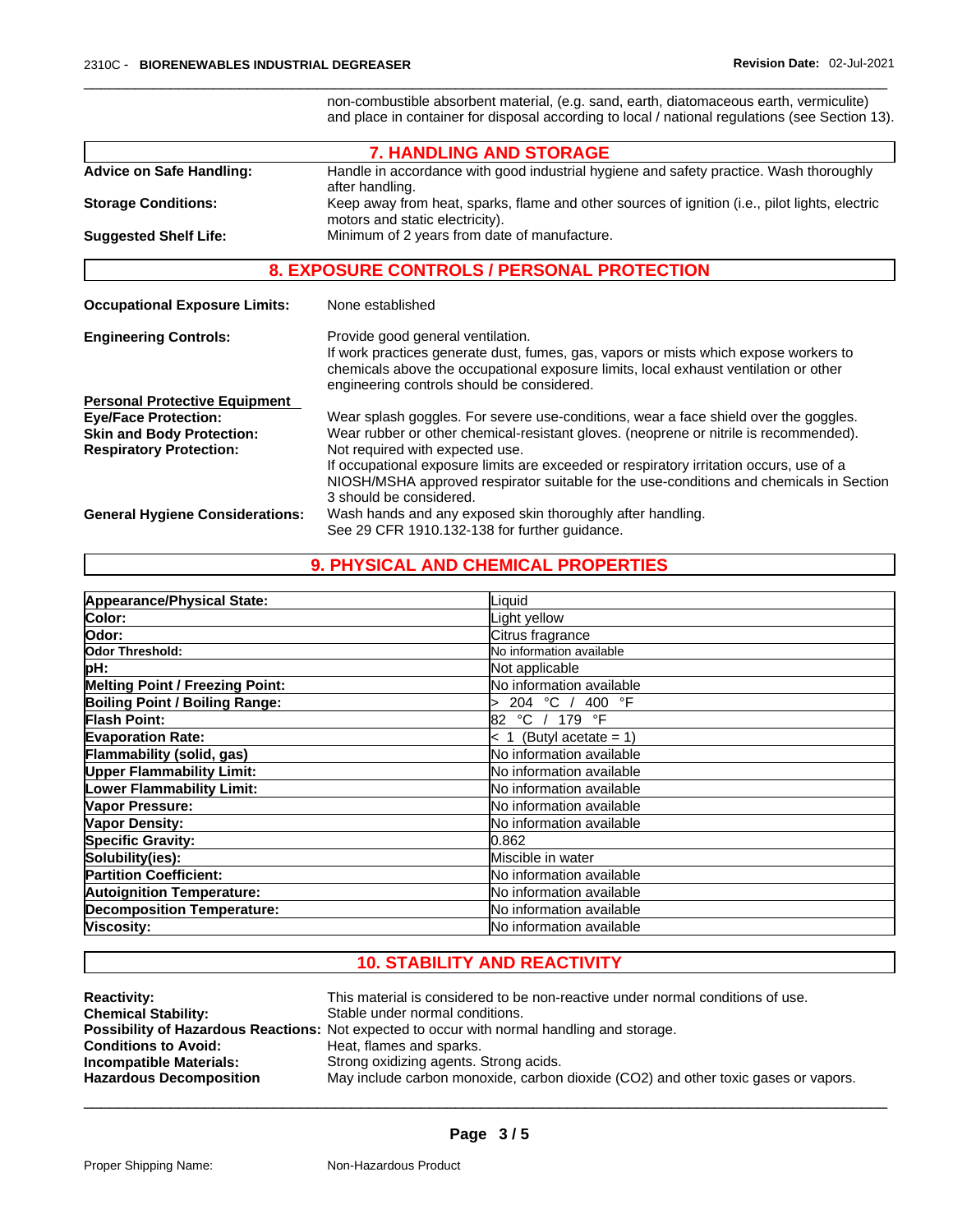#### **Products:**

Г

| <b>11. TOXICOLOGICAL INFORMATION</b>                              |                                                                                                          |  |
|-------------------------------------------------------------------|----------------------------------------------------------------------------------------------------------|--|
| <b>Likely Routes of Exposure:</b><br><b>Symptoms of Exposure:</b> | Eyes, Skin, Ingestion, Inhalation.                                                                       |  |
| -Eye Contact:                                                     | Pain, redness, swelling of the conjunctiva and tissue damage. Eye contact may cause<br>permanent damage. |  |
| -Skin Contact:                                                    | Pain, redness and cracking of the skin.                                                                  |  |
| -Inhalation:                                                      | Nasal discomfort and coughing.                                                                           |  |
| -Ingestion:                                                       | Pain, nausea, vomiting and diarrhea. Potential for aspiration if swallowed.                              |  |
| Immediate, Delayed, Chronic Effects                               |                                                                                                          |  |
| Product Information:                                              | Data not available or insufficient for classification.                                                   |  |

#### **Numerical Measures of Toxicity**

The following acute toxicity estimates (ATE) are calculated based on the GHS document.

| ATEmix (oral):   | 3827 mg/kg |
|------------------|------------|
| ATEmix (dermal): | 6136 mg/kg |

#### **Component Acute Toxicity Information**

| <b>Chemical Name</b>                     | Oral LD50                                             | Dermal LD50           | <b>Inhalation LC50</b> |
|------------------------------------------|-------------------------------------------------------|-----------------------|------------------------|
| C <sub>13</sub> -14 Alkane<br>64742-47-8 | > 5000 mg/kg (Rat)                                    | > 2000 mg/kg (Rabbit) | > 5.2 mg/L (Rat) 4 h   |
| Tall Oil<br>8002-26-4                    | $> 6000$ mg/kg (Rat)                                  | Not Available         | Not Available          |
| Limonene<br>5989-27-5                    | $= 5200$ mg/kg (Rat) = 4400 mg/kg<br>Rat <sup>'</sup> | > 5 g/kg (Rabbit)     | Not Available          |

**Carcinogenicity:** No components present at 0.1% or greater arelisted as to being carcinogens by ACGIH, IARC, NTP or OSHA.

# **12. ECOLOGICAL INFORMATION**

#### **Ecotoxicity**

| <b>Chemical Name</b>                     | <b>Algae/Aquatic Plants</b>                               | <b>Fish</b>                                                                                                                                                         | <b>Toxicity to</b><br><b>Microorganisms</b> | <b>Crustacea</b>                      |
|------------------------------------------|-----------------------------------------------------------|---------------------------------------------------------------------------------------------------------------------------------------------------------------------|---------------------------------------------|---------------------------------------|
| C <sub>13</sub> -14 Alkane<br>64742-47-8 | Not Available                                             | 45: 96 h Pimephales<br>promelas mg/L LC50<br>flow-through 2.2: 96 h<br>Lepomis macrochirus mg/L<br>LC50 static 2.4: 96 h<br>Oncorhynchus mykiss mg/L<br>LC50 static | Not Available                               | Not Available                         |
| Tall Oil<br>8002-26-4                    | 0.87:72 h<br>Pseudokirchneriella<br>subcapitata mg/L EC50 | 5.0 - 10.0: 96 h Brachydanio<br>rerio mg/L LC50 static                                                                                                              | Not Available                               | 39.7: 48 h Daphnia magna<br>mg/L EC50 |
| Limonene<br>5989-27-5                    | Not Available                                             | $0.619 - 0.796$ : 96 h<br>Pimephales promelas mg/L<br>LC50 flow-through 35: 96 h<br>Oncorhynchus mykiss mg/L<br><b>LC50</b>                                         | Not Available                               | Not Available                         |

| <b>Persistence and Degradability:</b><br><b>Bioaccumulation:</b> | No information available.<br>No information available.                                                                                     |
|------------------------------------------------------------------|--------------------------------------------------------------------------------------------------------------------------------------------|
| <b>Marine Pollutant:</b>                                         | Yes                                                                                                                                        |
| <b>Other Adverse Effects:</b>                                    | No information available                                                                                                                   |
|                                                                  | <b>13. DISPOSAL CONSIDERATIONS</b>                                                                                                         |
| <b>Disposal of Wastes:</b><br><b>Contaminated Packaging:</b>     | Dispose of in accordance with federal, state and local regulations.<br>Dispose of in accordance with federal, state and local regulations. |